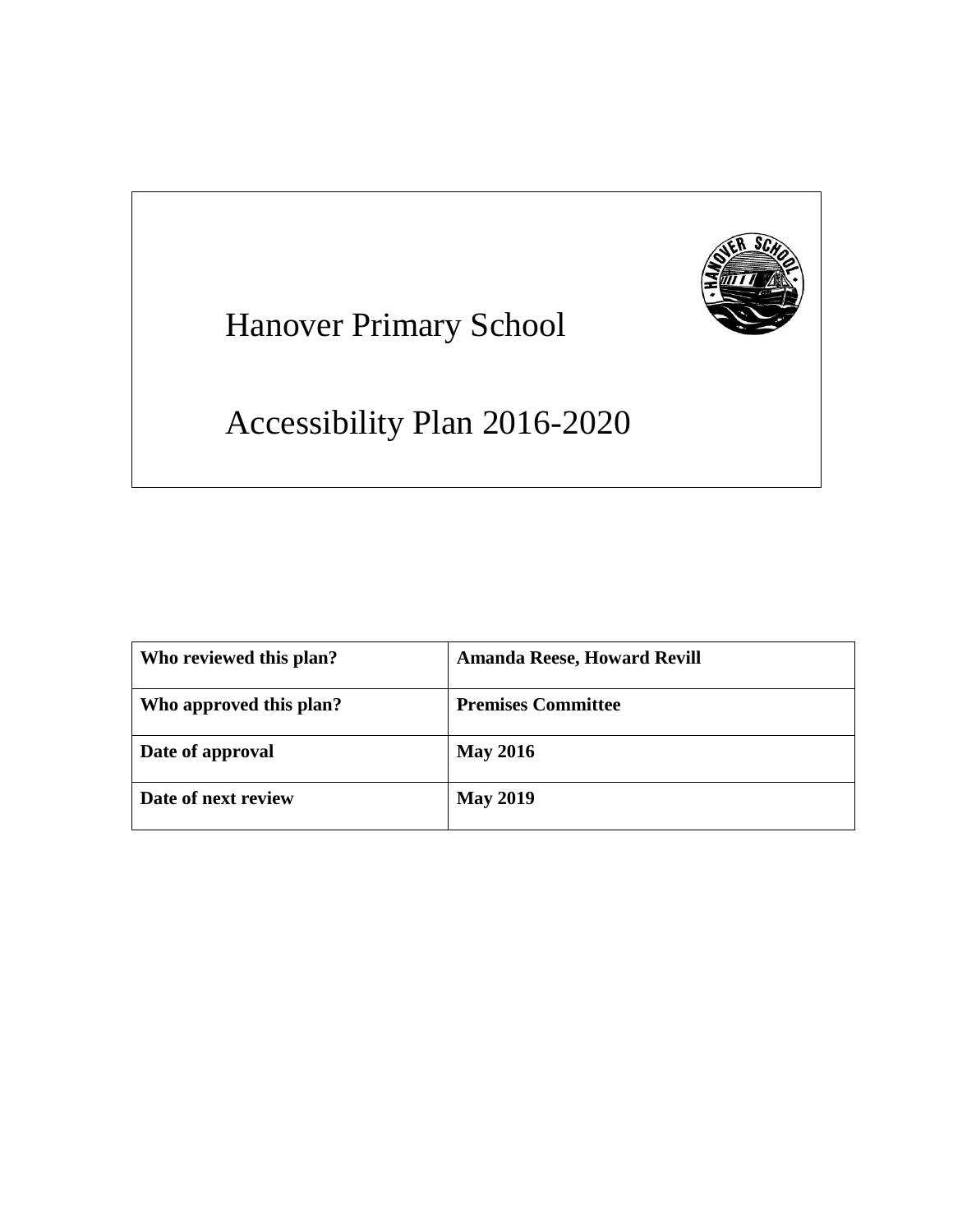### **INTRODUCTION**

This plan is drawn up in accordance with Schedule 10 of the Equality Act 2010.

### **DEFINITION OF DISABILITY**

Disability is defined by the Equality Act 2010:

"A person has a disability if he or she has a physical or mental impairment that has a substantial and long-term adverse effect on his or her ability to carry out normal day to day activities".

#### **KEY OBJECTIVES**

In line with the Equality Act 2010, the objectives of this Plan are to:

- Increase the extent to which disabled pupils can participate in the School's curriculum;
- Improve the physical environment of the School for the purpose of increasing the extent to which disabled pupils are able to take advantage of the education and benefits, facilities or services provided by the School; and
- Improve the delivery to disabled pupils of information which is readily accessible to pupils which are not disabled.

#### **PRINCIPLES**

- 1. In line with the public sector equality duty under the Equality Act 2010, Hanover will have due regard to the need to:
	- Eliminate discrimination, harassment and victimisation;
	- Advance equality of opportunity; and
	- Foster good relations between people.
- 2. Hanover recognises and values parents' knowledge of their child's disability and its effect on his/her ability to carry out normal activities, and respects the parents' and child's right to confidentiality
- 3. Hanover seeks to provide all pupils with a broad and balanced curriculum, differentiated and adjusted to meet the needs of individual pupils and their preferred learning styles, by:
	- setting suitable learning challenges
	- responding to pupils' diverse learning needs
	- overcoming potential barriers to learning and assessment for individual and groups of pupils.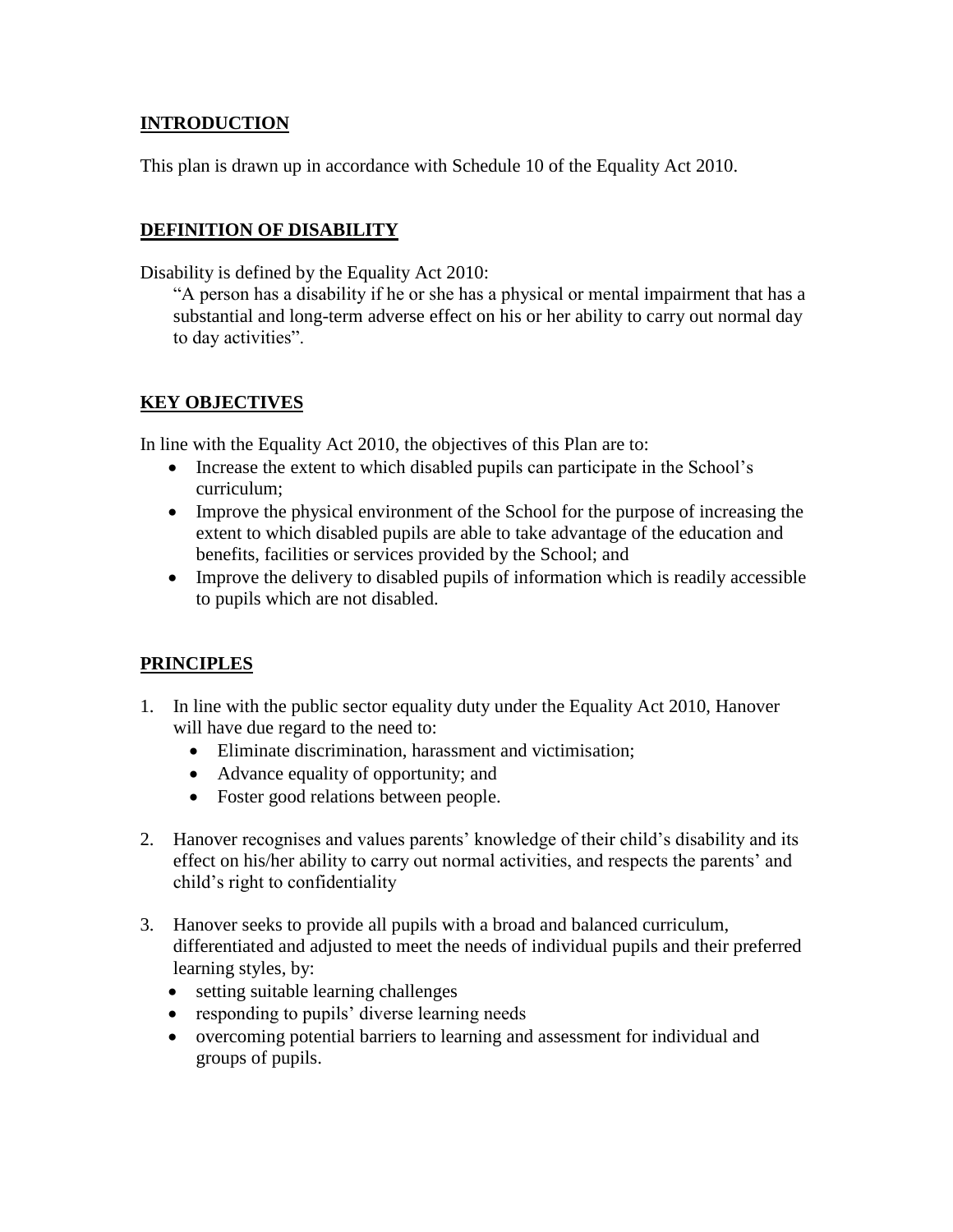- 4. In preparing this Plan, Hanover has had regard to the need to allocate adequate resources for implementing the Plan.
- 5. Hanover will monitor the Plan's implementation, and will revise it as necessary.

## **CURRENT POSITION AND PLANS FOR IMPROVEMENT**

#### **Participation in the Curriculum**

#### Current Position

We work very hard to ensure that the learning needs of each child are considered when planning our curriculum and its delivery. We have a number of children throughout the school who have significant and complex learning difficulties. We ensure that these children get the support that they need in order to progress well. We work closely with outside agencies and advisors in order to use appropriate teaching strategies, provide appropriate learning materials and organise training for staff to increase their understanding of the learning of children with specific needs. We work with a range of external agencies to ensure that we provide as well as possible for children with disabilities. This includes work with the specialists in hearing impairment which results, for example, in staff wearing hearing loops connected to children's hearing aids to ensure that they are accessing teaching and learning as well as possible.

Teachers liaise on a regular basis with the Inclusion Manager and with parents, setting appropriate short term and long term targets for children using the new Pupil Passport document. Termly pupil progress meetings with the Leadership Team and class teachers include discussion about each pupil, their progress and any strategy that could be introduced to assist their learning.

Specialist TAs are employed to support one to one where possible and training is provided to support these roles. Training and advice is sought from a number of providers including working with the outreach teams from local special schools.

#### Plans for Improvement

With increasing numbers of children on the SEND register who fall into the category of Social, Emotional and Mental Health difficulties, and with a lack of additional funding to support the needs of a number of these children:

- We are planning to redeploy and train some of our TAs to specifically support them. This is recognising that for some children with these conditions it can difficult for them to access the curriculum fully independently, or they may have difficulties with managing their behaviour and social interactions.
- As alternative provision for part of the school day is desirable for some of the children with these diagnoses, we plan to establish a Nurture Room to support these social and emotional needs. We would staff this facility with established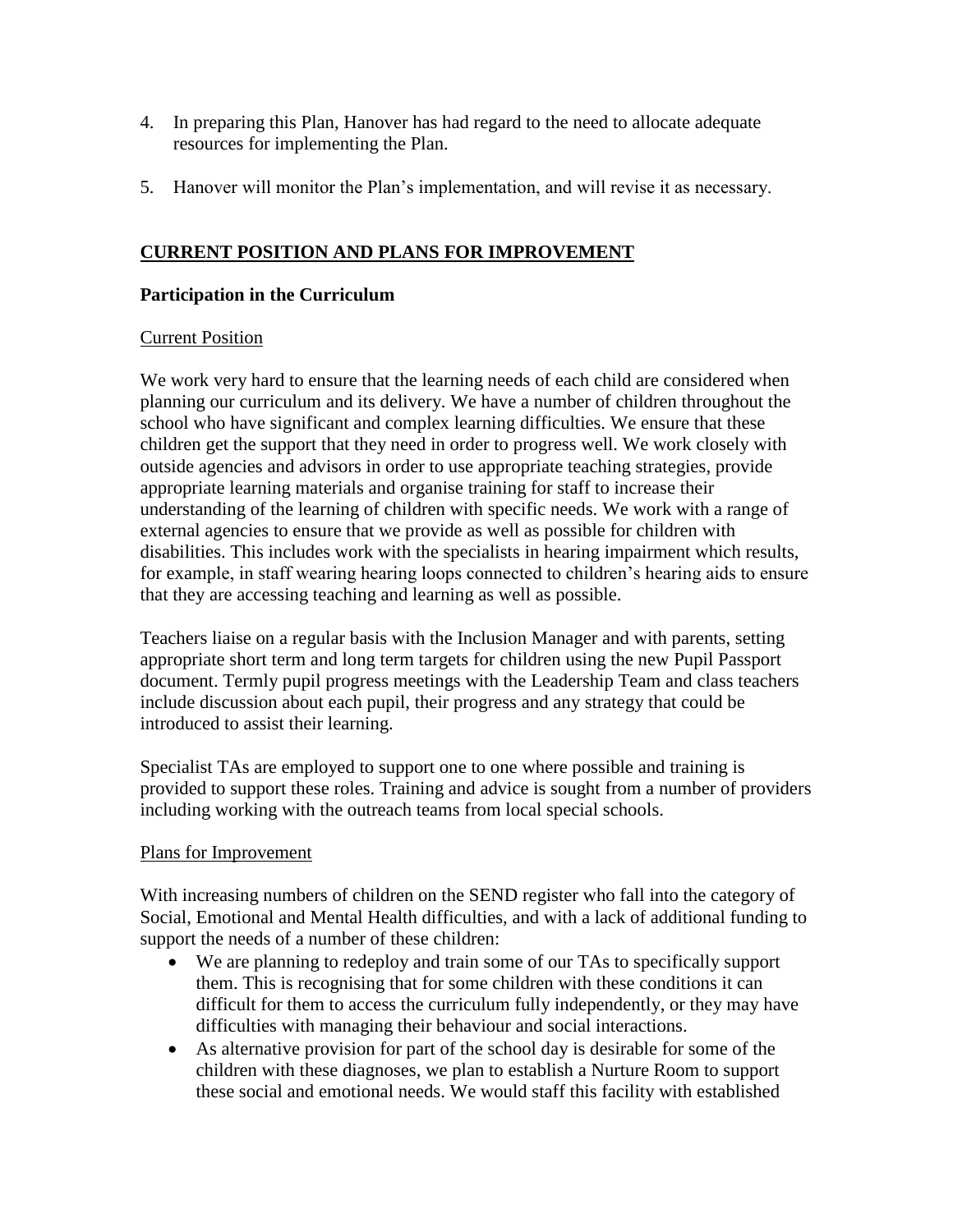staff members who would receive specialist training. An area of the school would be identified and equipped to support the needs of these children which would relate both to the curriculum and to developing the social skills and emotional resilience which can be a barrier to the success of some children with social, emotional and mental health difficulties.

### **Physical Environment**

#### **Current Position**

The Hanover School building was the subject of extensive renovation during 2011-2012 which included:

- The installation of a lift which operates from the ground floor to the roof playground, enabling wheelchair access to every area of the school;
- The installation of a hoist lift in the new hall extension from street level to enable access to the new facility both for school and community use;
- The establishment of a ramp to facilitate access from the street to the main foyer;
- The installation of disabled toilets on each level, as well as shower and changing facilities;
- The fitting of handrails on the staircases at an appropriate height, and appropriate door widths on new doorways;
- The installation of new switches and buzzers at the correct height; and
- The fitting of nosings on staircases to support those with visual impairment.

#### Plans for Improvement

- Ongoing maintenance of the above facilities.
- Purchase of evacuation seats for the refuge areas
- Anti-slip surface on the entrance ramp

#### **Accessibility of information**

#### Current Position

- We have regular scheduled and ad hoc meetings with the parents/carers of children with particular needs and medical conditions, and work with interpreters where necessary to share information in these sessions.
- Reports from outside agencies are shared with both parents/carers of these children and with the relevant school staff that work with them
- General information is shared in a number of ways, including face to face, hard paper copies, email, telephone, and text. Method of communication is selected to best suit the receiver
- Much information is available on the website but we know that, in its current form, it is difficult to navigate